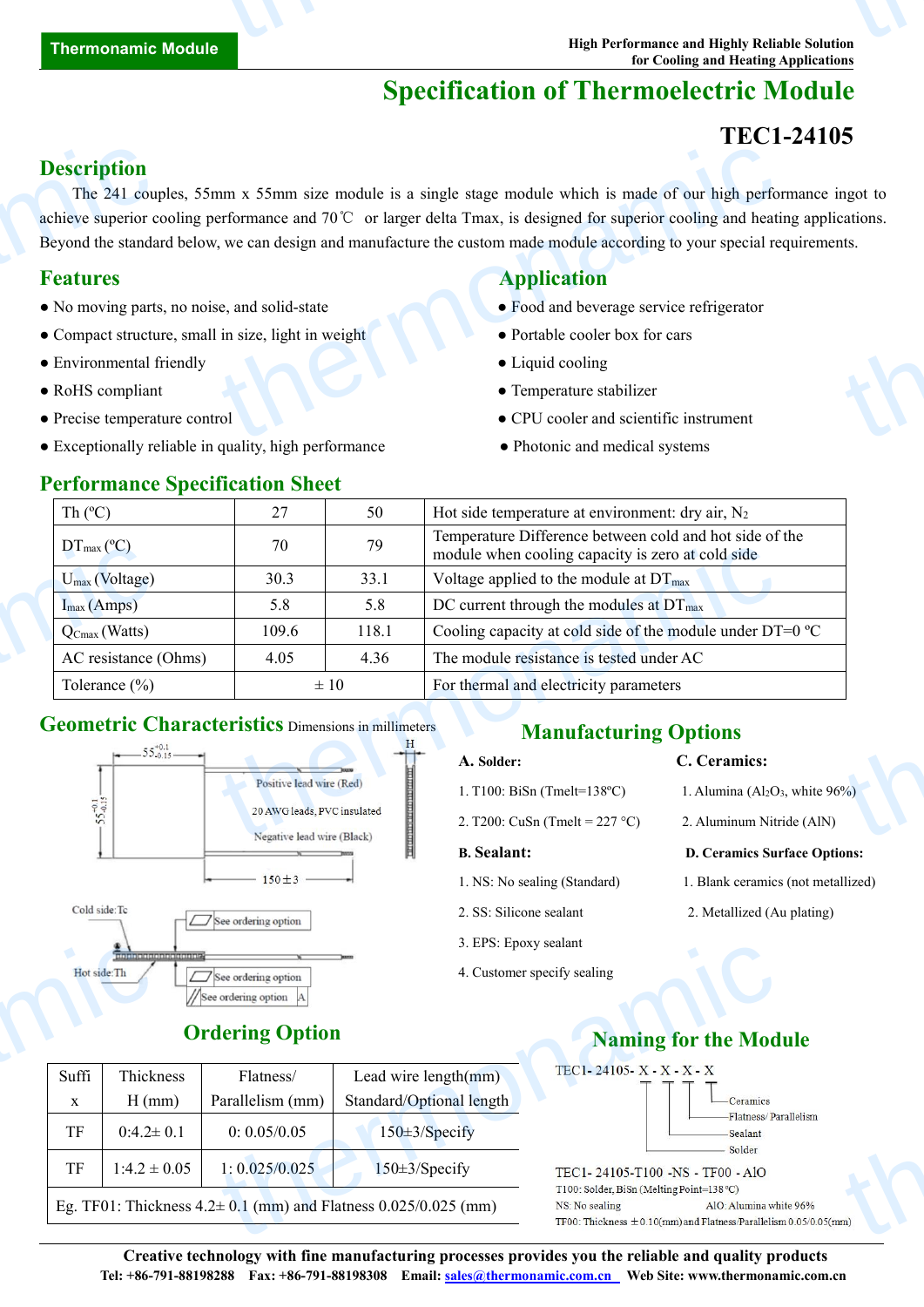# **Specification of Thermoelectric Module**

# **TEC1-24105**



**Creative technology with fine manufacturing processes provides you the reliable and quality products Tel: +86-791-88198288 Fax: +86-791-88198308 Email: sales@thermonamic.com.cn Web Site: www.thermonamic.com.cn**